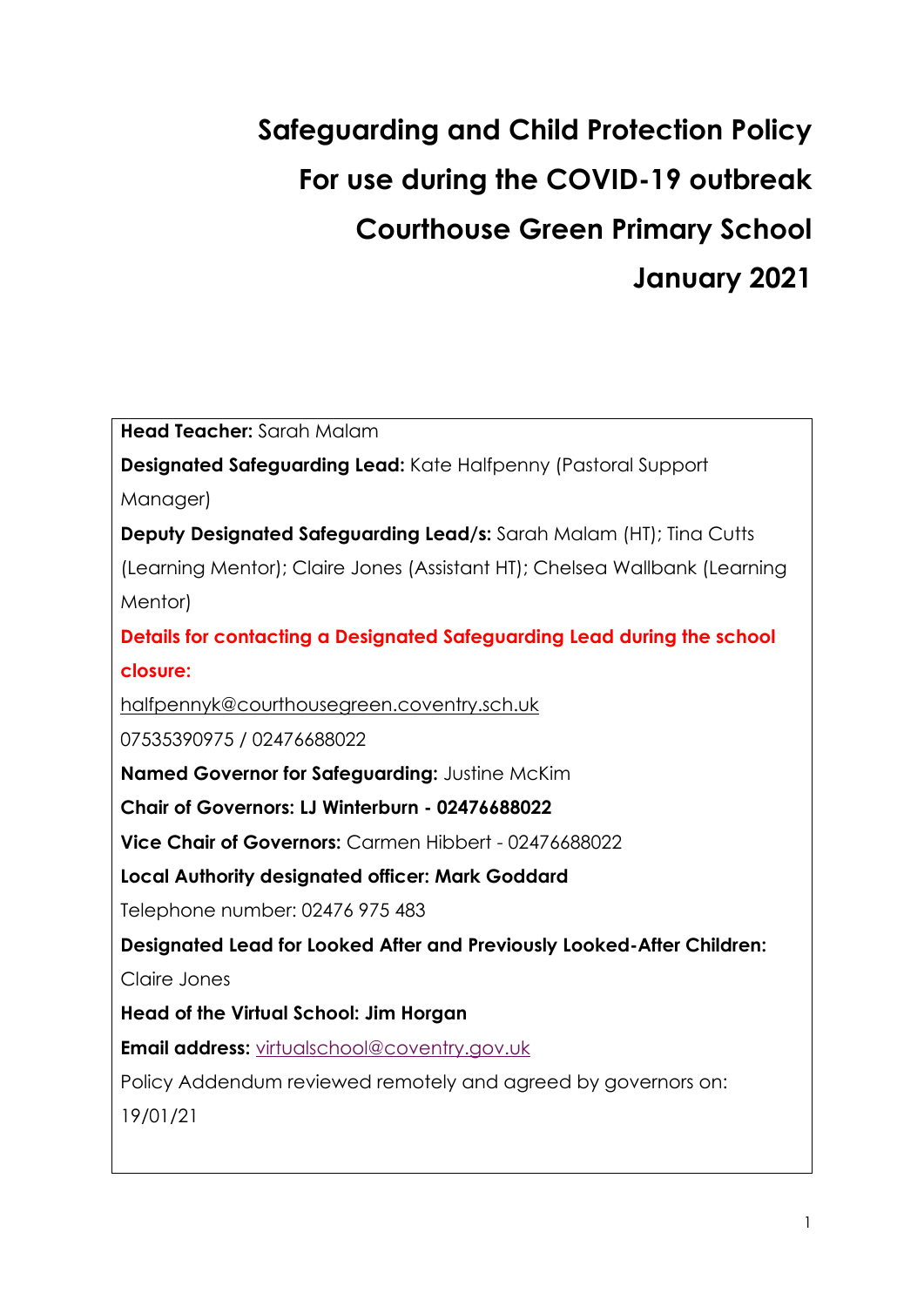# **1 Introduction**

1.1. This policy is an addendum to the school's main Safeguarding and Child Protection Policy and is intended for use during the COVID-19 emergency period only.

1.2 We continue to recognise that safeguarding and child protection is an essential part of our duty of care to all students and that we have a responsibility to safeguard children, whether they are on-site or staying at home. We understand that safeguarding, child protection and promoting the welfare of all children is everyone's responsibility and everyone has a role to play in protecting children. We continue to promote a culture of vigilance, where staff and volunteers act immediately if they have safeguarding concerns about a child. We recognise that our school is part of a wider safeguarding system for children and work closely with other agencies to promote the welfare of children. We maintain an attitude of 'it could happen here' and will consider the wishes of, and at all times, what is in the best interests of each child.

1.3 Due to the nature of the emergency we are facing and the changing threat from COVID-19, this policy is regularly reviewed and updated to ensure that the school is compliant with;

- All relevant legislation and statutory guidance;
- government guidance relating to the COVID-19 outbreak; and
- guidance from the Coventry Safeguarding Children's Partnership (the Local Authority, the local clinical commissioning group and the chief office of police).

1.3 All staff will be made aware of this policy and updated regularly on further developments.

1.4 Further information about the government's approach to COVID-19 can be found here: <https://www.gov.uk/coronavirus>

1.5 The purpose of this policy is to;

- Promote safeguarding and child protection and demonstrate the school's commitment to keeping children safe whilst operating under emergency measures related to COVID-19;
- Provide all members of staff with the information required to meet their safeguarding duty and protect children from harm during this time;
- Provide stakeholders with clear information relating to the school's safeguarding and child protection procedures during the COVID-19 outbreak; and
- Ensure that children are protected from maltreatment or harm.

1.5 Courthouse Green is committed to the following principles at all times;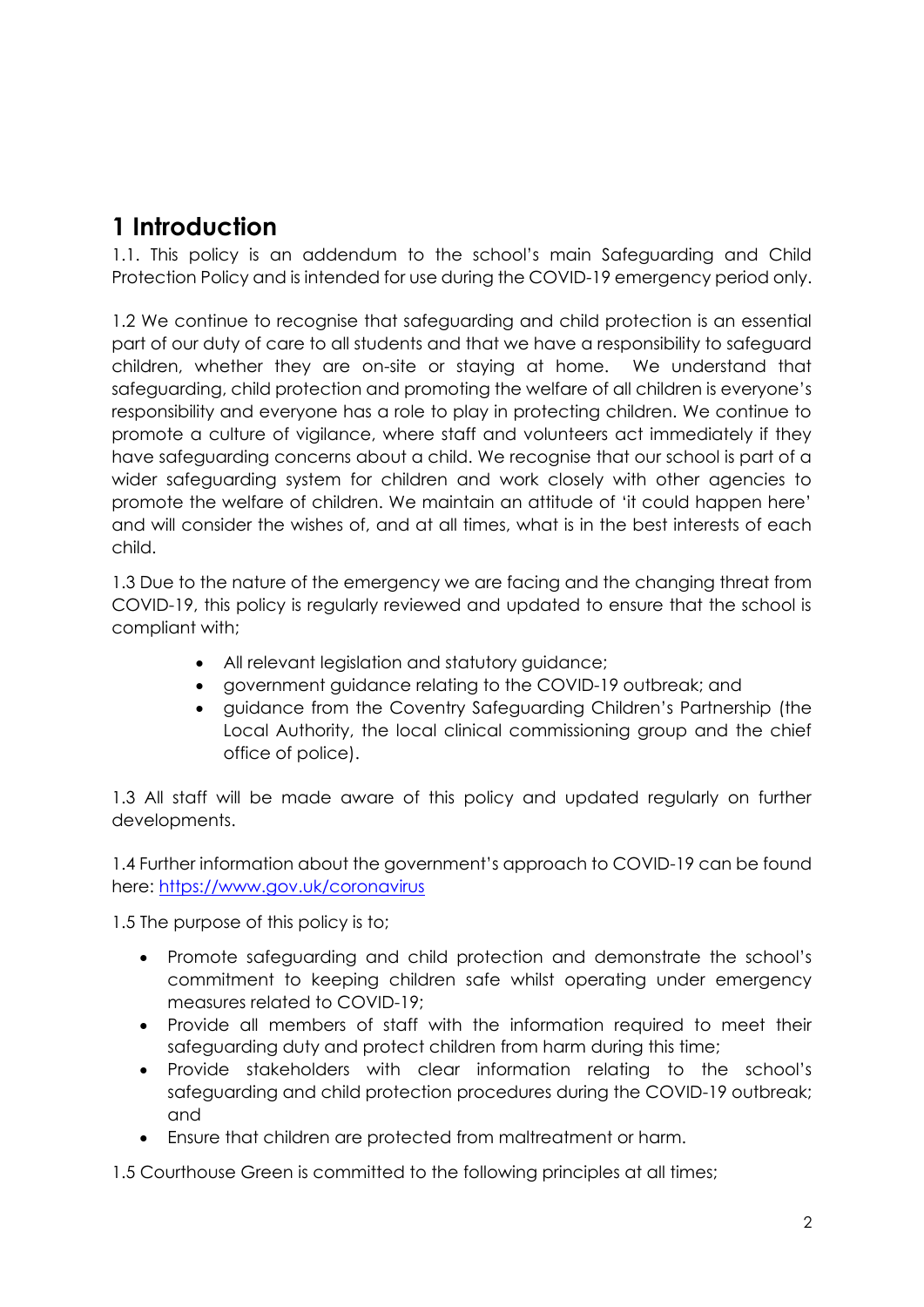- All children have the right to be protected from harm;
- The best interests of children will always continue to come first;
- All staff are responsible for keeping children safe and have a responsibility to act if they think a child is at risk of harm;
- If anyone in school has a safeguarding concern about any child they should continue to follow usual procedures and must act and act immediately;
- A Designated Safeguarding Lead or a Deputy Safeguarding Lead should be available; and
- Working with other agencies (such as Children's Services and the Virtual School) is essential to promote safeguarding and protect children from harm.

1.6 We continue to be subject to a duty under section 26 of the Counter-Terrorism and Security Act 2015 in the exercise of their functions to have "due regard" to the need to prevent people from being drawn into terrorism and will refer to appropriate services if we are concerned a child is being radicalised.

1.7 We continue to fulfil our duties under Section 5B of the FGM Act 2003, as inserted by section 74 of the Serious Crime Act 2015.

### **1.8 Scope**

- This policy applies to all teaching, non-teaching, support, supply, peripatetic, contract staff, governors, volunteers and trustees working in or on behalf o Courthouse Green Primary School. All references in this document to 'staff' or 'members of staff' should be interpreted as relating to the aforementioned unless otherwise stated.
- This policy applies to all staff, whether working on-site or at home.

# **2 Context**

2.1 Following government guidance, the school has been closed to pupils from Tuesday 5th January 2020, with the exception of children deemed to be 'vulnerable', or those that with parent/s who are 'critical-workers'.

2.2 The school adheres to government guidance on 'critical workers'. For further information relating to critical workers, see guidance here: [https://www.gov.uk/government/publications/coronavirus-covid-19-maintaining](https://www.gov.uk/government/publications/coronavirus-covid-19-maintaining-educational-provision/guidance-for-schools-colleges-and-local-authorities-on-maintaining-educational-provision)[educational-provision/guidance-for-schools-colleges-and-local-authorities-on](https://www.gov.uk/government/publications/coronavirus-covid-19-maintaining-educational-provision/guidance-for-schools-colleges-and-local-authorities-on-maintaining-educational-provision)[maintaining-educational-provision](https://www.gov.uk/government/publications/coronavirus-covid-19-maintaining-educational-provision/guidance-for-schools-colleges-and-local-authorities-on-maintaining-educational-provision)

2.4 The school remains open for children who are deemed to be vulnerable, as per government guidance. The school has given careful consideration to which children need to continue to attend school, in order to ensure children are safe and to minimise the spread of COVID-19.

2.5 Each child has been considered on a case-by-case basis and an assessment of risk has been made, with relevant external agencies, parents and the Local Authority, to decide if a child should be on site or not. The school considers children to be vulnerable and may need to attend if they are;

• Children on Child Protection Plans; Children in Need; Looked-After or Previously Looked-After; and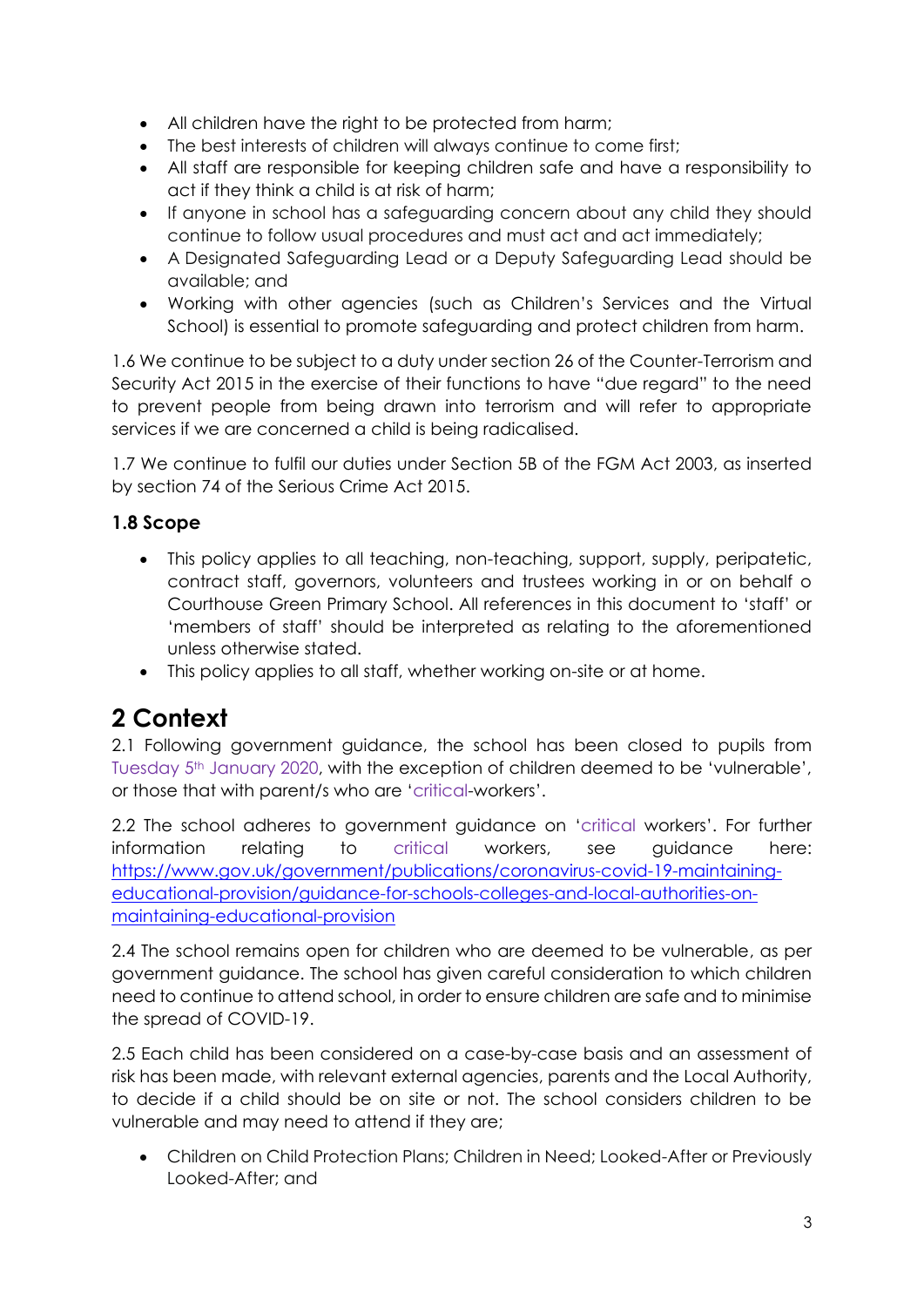• Children with SEND (with or without an EHCP), who would be safer at school than at home.

2.6 Children other than those above may be considered vulnerable and some children will become vulnerable during the time that the school is closed. The school will continually review which children will attend school, in line with local and governmental guidance.

2.7 Additional support may be put in place to safeguard;

- Children vulnerable to CE/Contextual safeguarding issues and those in receipt of early help; and
- Children who are homeless/living in temporary accommodation, refugees and asylum seekers and young carers.

2.7 There is an expectation that children who have a social worker will continue to attend school, unless they have an underlying health condition that will put them at severe risk.

2.8 Where parents of the children referred to in paragraph 2.7 are concerned about the risk of the child contracting COVID-19, Courthouse Green, in partnership with the social worker will talk through these anxieties with the parent/carer following the advice set out by Public Health England.

2.9 The school will follow government guidance to support children who are usually in receipt of free school meals. Further information can be found on this here: [https://www.gov.uk/government/publications/covid-19-free-school-meals](https://www.gov.uk/government/publications/covid-19-free-school-meals-guidance/covid-19-free-school-meals-guidance-for-schools)[guidance/covid-19-free-school-meals-guidance-for-schools](https://www.gov.uk/government/publications/covid-19-free-school-meals-guidance/covid-19-free-school-meals-guidance-for-schools)

2.10 Some children will have existing vulnerabilities and will not attend school. In the case of these children, the school will monitor online learning, will call and text to check on well being and will also doorstep visit as required. The vulnerable child will also be in regular contact with their learning mentor via Showbie and phone.

2.11 All children (regardless of vulnerability) will be contacted, the school will monitor online learning, will call and text to check on well being and will also doorstep visit as required.

### **3 Local Safeguarding Arrangements**

3.1 The school will ensure that it is aware of any changes to local safeguarding arrangements through existing channels of communication with the Local Authority and the wider Coventry Safeguarding Children Partnership.

3.2 The school continues to operate under Coventry Safeguarding Partnership policies and continues to use the ['Right Help Right Time'](https://www.coventry.gov.uk/righthelprighttime) guidance when considering if children require additional support or statutory intervention.

3.3 This policy will be regularly reviewed and updated to reflect any changes in local safeguarding arrangements.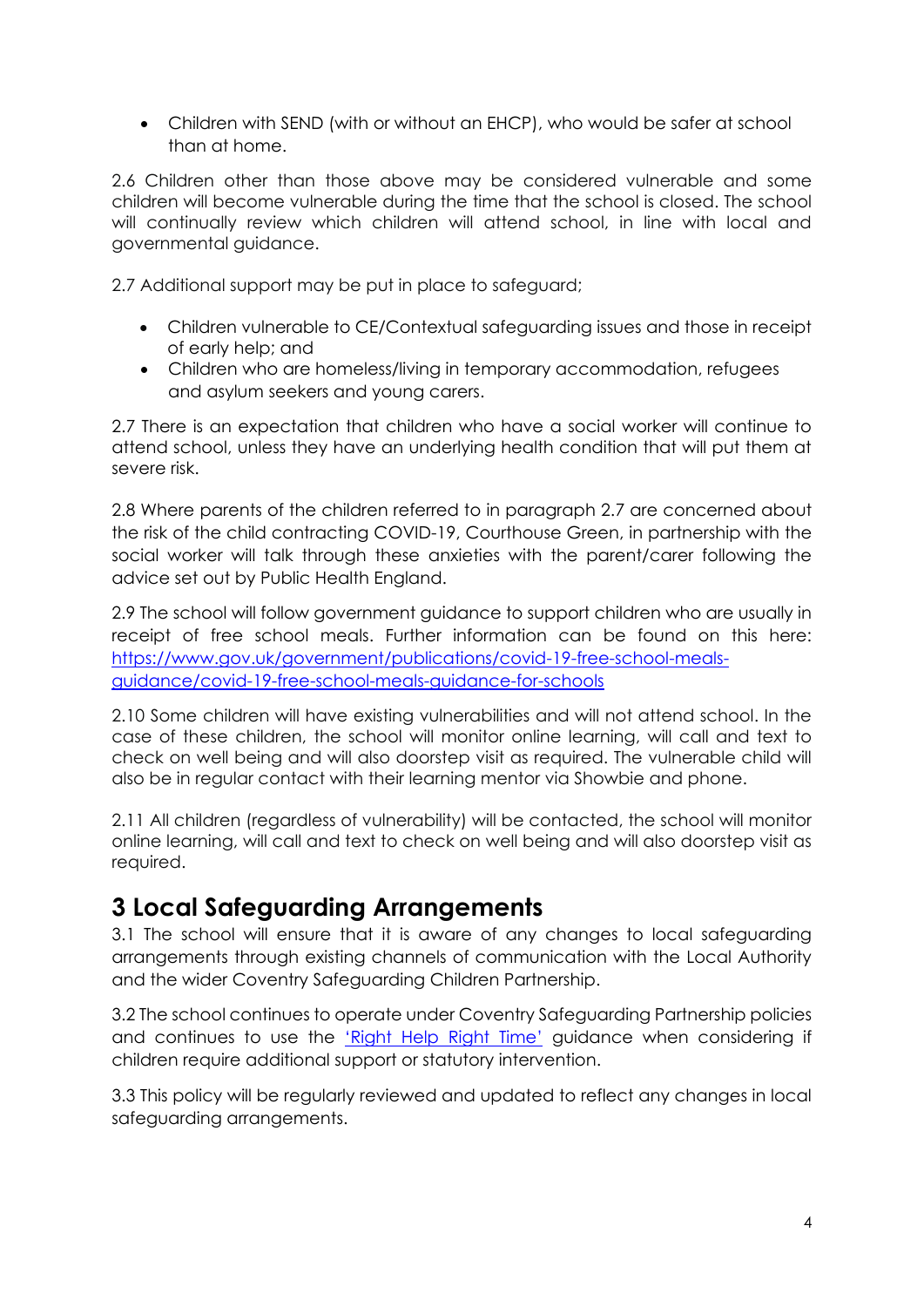### **4 Roles and Responsibilities**

### **4.1 The Governing Body and/or Proprietors**

4.1.1 The governing body continues to monitor the school during this period of emergency closure. Governors will continue to have oversight of leadership in the school. Governor meetings will be carried out via Zoom and according to the usual meeting calendar.

#### **4.2 The Role of the Headteacher**

#### **4.2.1 The headteacher will;**

- Ensure that this policy is regularly updated in line with evolving government and local guidance relating to COVID-19;
- Ensure that this policy and associated procedures are adhered to by all staff;
- Ensure that all adults coming into contact with children at school have been subject to the appropriate safer recruitment checks;
- Respond to allegations of abuse against all other members of staff; and
- Ensure that staff on-site and off-site have regularly updated training to ensure that they are aware of local safeguarding arrangements.

4.2.2 In the event that the headteacher is unavailable either on-site or remotely, the above responsibilities will be completed by Jennie Spare – Deputy Headteacher

#### **4.3 The Role of the Designated Safeguarding Lead (DSL)**

4.3.1 The role of the DSL is outlined in the main school Safeguarding and Child Protection Policy and in [Keeping Children Safe in Education \(2020\).](https://assets.publishing.service.gov.uk/government/uploads/system/uploads/attachment_data/file/835733/Keeping_children_safe_in_education_2019.pdf)

4.3.2 In addition to their usual duties, the DSL will also have regard to the additional mental health issues that pupils on-site may be experiencing as a result of COVID-19 and provide/arrange support for pupils as necessary.

4.3.3 Wherever possible, a trained DSL (or deputy DSL) will be available on site. Where this is not possible due to staff self-isolation, a trained DSL (or deputy DSL) will be available to be contacted via phone or online video.

4.3.4 In the event that the DSL and the DSL/s are unable to work remotely due to illness, an appropriate senior leader will take responsibility for coordinating safeguarding on site. This could include, but is not limited to, updating and managing access to safeguarding and child protection files and as required liaising with children's social workers where they require access to children in need and/or to carry out statutory assessments at the school. Information will be passed to the DSL as soon as practicably possible.

4.3.5 Arrangements for contacting the DSL/DDSLs will be shared with staff before 9am each day, as well as any relevant safeguarding and child protection updates and training.

4.3.6 The government has acknowledged that DSL refresher training is very unlikely to take place during this emergency. All DSLs and DDSLs that have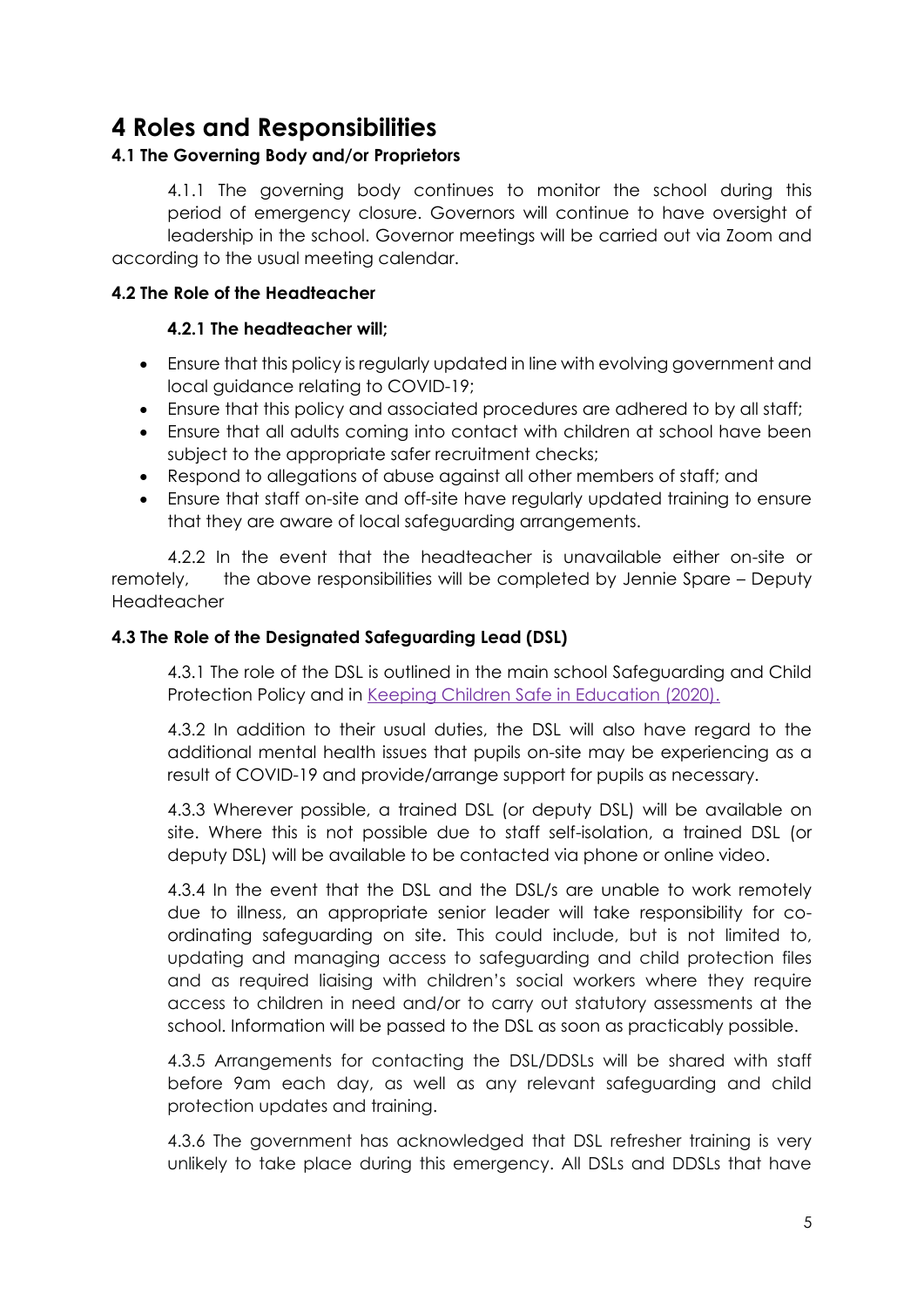previously been trained will continue to be classed as DSLs even if they miss their refresher training, in line with current government guidance. All DSLs and DDSLs will keep up to date with the latest safeguarding information and guidance through via e-bulletins, Local Authority e-bulletins and taking time to read and digest safeguarding developments.

• If the DSL is not on site because of operational challenges, the following cover arrangements are in place:

a trained DSL (or deputy) from the school will be available via phone or online video, e.g. working from home

access to a trained DSL from a partner school, will be available via phone or online video

Where a trained DSL (or deputy) is not on site, a senior leader will take responsibility for coordinating safeguarding on site."

### **4.4 The Role & Responsibilities of all Staff within School**

4.4.1 All staff, whether on-site or working from home, will;

- continue to operate under the principles of the main school Safeguarding and Child Protection Policy, the staff Code of Conduct, all relevant legislation and statutory guidance and continue to have particular regard to Keeping Children Safe in Education (2020);
- will continue to promote a culture of vigilance and refer all safeguarding concerns to the appropriate person immediately;
- adhere to all government, local and school advice relating to hygiene, response to COVID-19 symptoms and self-isolation;
- seek advice from the Designated Safeguarding Lead if they are unsure; and
- All teachers should safeguard children's wellbeing and maintain public trust in the teaching profession as part of their professional duties (Teaching Standards, 2012).

# **5 Responding to signs of abuse**

5.1 Information relating to types of abuse and signs and symptoms of abuse can be found in Courthouse Green's main safeguarding and child protection policy (please see CPOMS library for staff and school website for parents) and Working Together to [Safeguard Children \(2018\).](https://www.gov.uk/government/publications/working-together-to-safeguard-children--2)

5.2 All staff and volunteers will continue to be alert to indicators of abuse and will report any concerns to the appropriate member of staff immediately.

5.3 If a member of staff, parent/carer or member of the public is concerned about a child's welfare (whether they are attending school or not), they should report it to the designated safeguarding lead as soon as possible. If the designated safeguarding lead is not available, it should be reported to the deputy safeguarding lead without delay. Although any member of staff can make a referral to Children's Social Care, where possible there should be a conversation with the Designated Safeguarding Lead via telephone or online video call, if they are working from home. If there is no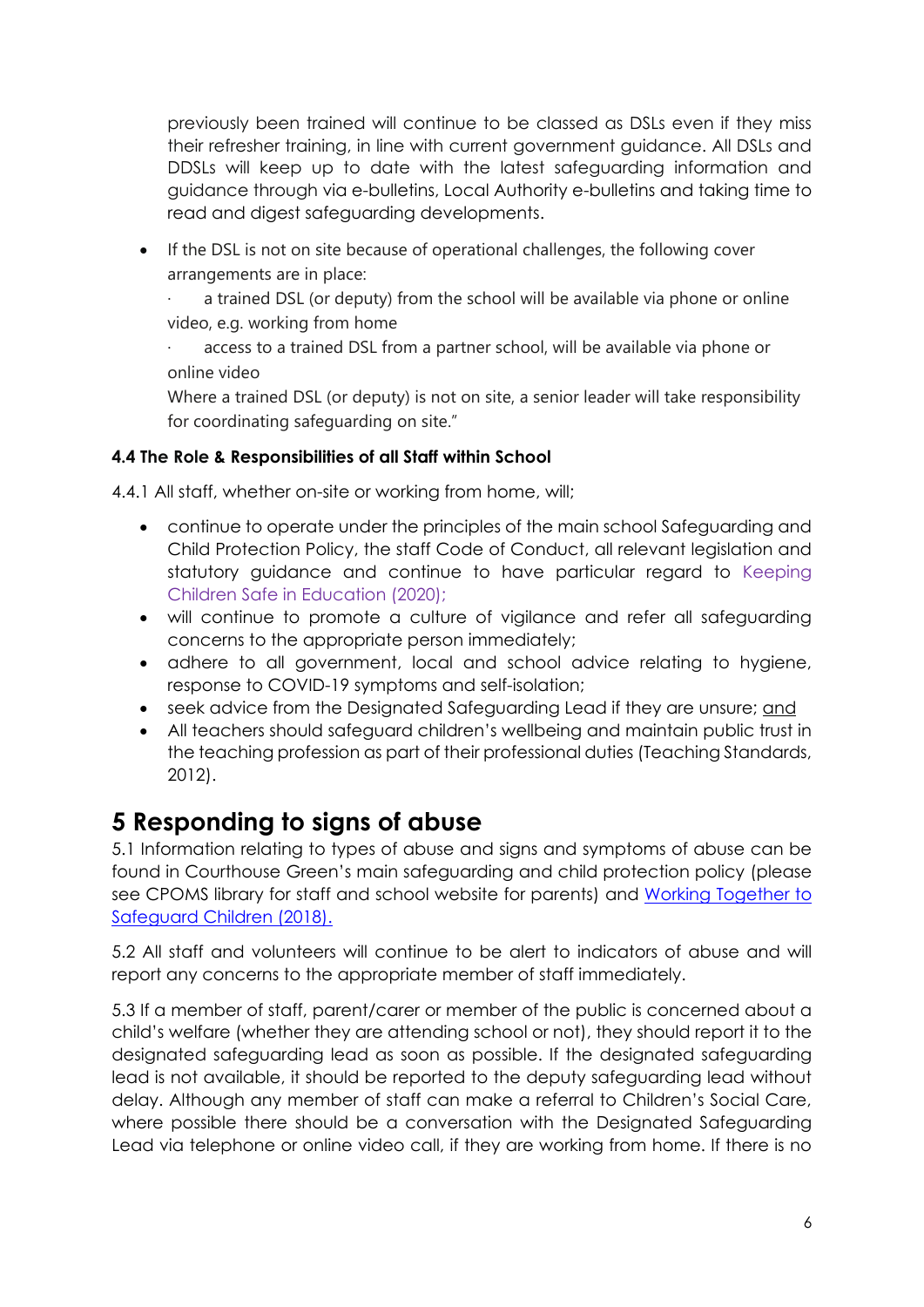DSL available, concerns should be reported to any of the Deputy DSLs or SLT at school via the school office - 02476688022

5.4 Most children are not currently attending school. The school recognise that children who are not attending school may need to make a disclosure or want to seek help from a trusted member of staff. The school has check in systems in place on children's learning platforms and reminds children how to use this tool during learning activity.

5.5 If anyone other than the Designated Safeguarding Lead makes a referral to children's social care or to the police, they should inform the DSL as soon as possible.

5.6 If the school is concerned that a child is at risk of significant harm, we will seek advice from Coventry's Multi-Agency Safeguarding Hub (MASH) and make a referral to this service if necessary. Coventry's MASH continues to be fully functional in terms of its safeguarding responsibilities.

5.7 Referrals to the Multi-Agency Safeguarding Hub can and should still be made for children at risk of harm using the online Multi-Agency Referral Form (MARF).

#### **MASH Telephone number:** 02476 788 555

**MASH online referral form:** <http://www.coventry.gov.uk/safeguardingchildren>

**Out of hours Emergency Duty Team:** 02476 832 222

**Prevent/Channel Referrals:** Refer to MASH [\(mash@coventry.gov.uk\)](mailto:mash@coventry.gov.uk) and to

[CTU\\_GATEWAY@west-midlands.pnn.police.uk](mailto:CTU_GATEWAY@west-midlands.pnn.police.uk)

5.8 The school will continue to receive Operation Encompass reports as long as the police have capacity to offer this service. The school will risk assess each report on a case-by-case basis and continue to operate as usual in response to reports, unless instructed otherwise by the police or Local Authority. This information will be recorded on the child's safeguarding and child protection record as usual. If a child is attending a partner school or hub, this information will be passed to the DSL at the host school. This is constantly under review and the school is being regularly updated on any changes by the local Operation Encompass Co-ordinator.

5.9 All services are under increased pressure during this period of emergency. However, the school recognises that safeguarding continues to be of paramount importance and will work with other agencies in order to ensure children are safe. If a child's situation does not appear to be improving following a referral, the school may re-refer the child. We will also consider using the [Coventry Safeguarding Children](https://www.proceduresonline.com/covandwarksscb/p_escalation_resol.html)  [Partnership's Escalation and Resolution of Professional Disagreements policy](https://www.proceduresonline.com/covandwarksscb/p_escalation_resol.html) to ensure that our concerns have been addressed and that the situation improves for the child.

### **6 Peer on Peer Abuse**

6.1 Courthouse Green understands that both adults and other children can perpetrate abuse, and peer on peer abuse is taken very seriously. Peer on peer abuse can include bullying, cyber-bullying, physical abuse, sexting, sexual violence and/or harassment, upskirting, and initiation/hazing ceremonies. The school recognise that safeguarding issues can manifest as peer on peer abuse.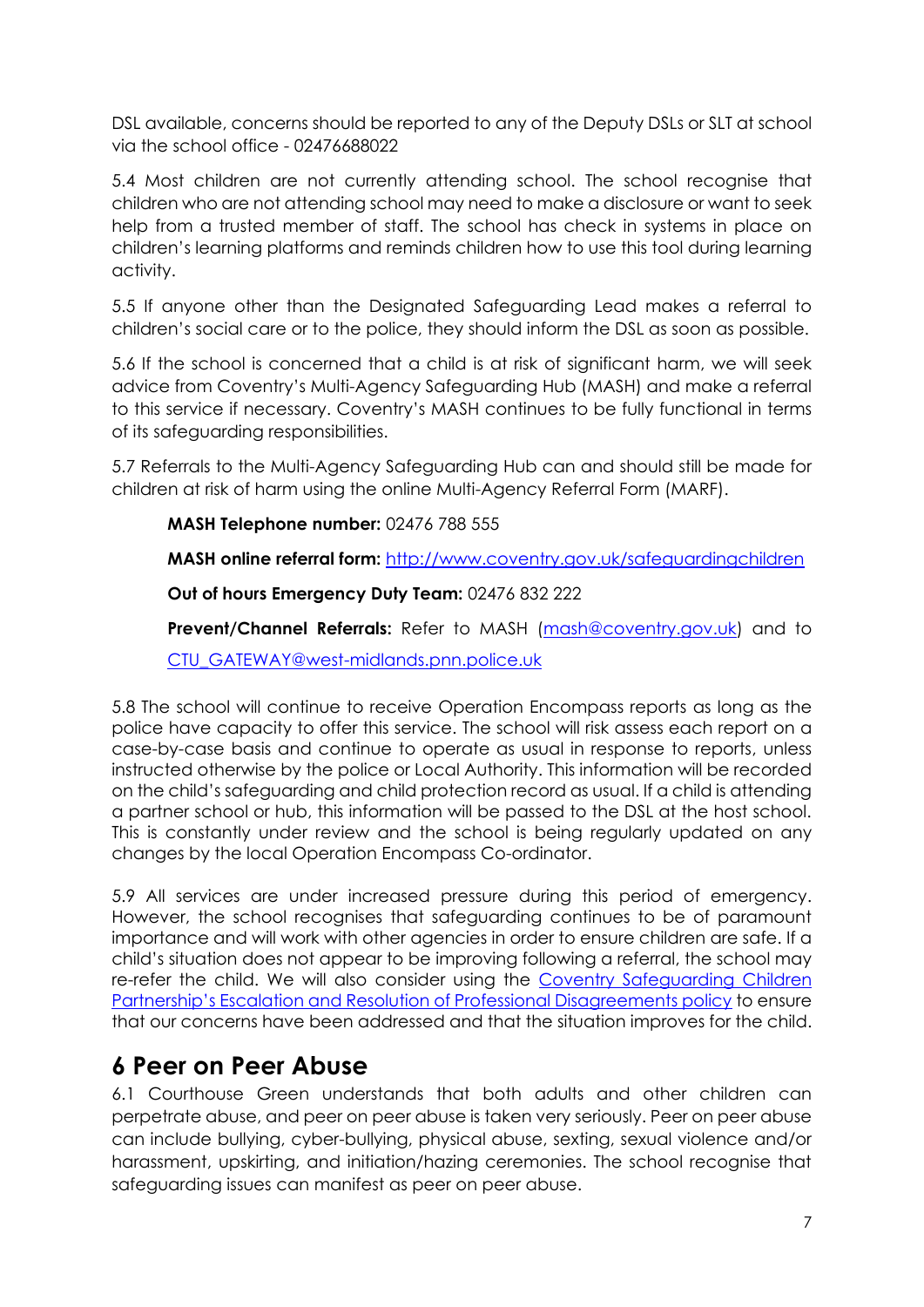6.2 During this time, staff will continue to be vigilant in reporting any concerns relating to peer on peer abuse to the DSL.

6.4 The school's revised approach to peer on peer abuse is informed by the principles set out in Part 5 of Keeping Children Safe in Education (2019).

# **7 Online Safety**

7.1 The school recognises that children both on-site and off-site are vulnerable to abuse and radicalisation online. Children who are at home may be spending more time online and this increases their vulnerability.

7.2 Courthouse Green recognises that additional safeguarding arrangements are required to ensure that children are safe online at this time.

7.3 Governors will review arrangements to ensure that they continue to be appropriate.

7.4 Online activity in school will continued to be monitored through our usual IT monitoring systems. All teachers review all activity shown by children in their class on seesaw/showbie. If any of the children's responses cause concern the teacher will log this on cpoms and will alert the headteacher (DDSL) who will make contact with the parents. If children are not engaging in online learning we will track this and the pastoral team will check in with the family and the child to ensure that any needed support is given. All senior leaders have a year group that they oversee, they also check all online responses from the child. We rely on parents to supervise the children's online learning and the sites that they allow their child to access. All parents have been given advice on how to set security settings and the age restrictions for some of the most commonly used apps.

7.5 Children who are not attending school All parents have been given advice and guidance on safe internet use, age appropriate apps and also the setting of parental controls, these are also available on line and in our 'Remote Learning Policy' on our website. Children are taught in school through our PSHE curriculum our expectations of safe use of the internet and what to do if they inadvertently access an inappropriate site. We have provided all parents with a means to access support if they need our help. Parents have also been alerted regularly to check internetmatters.org website for additional guidance.

7.6 The school is using technology to deliver learning to pupils who are at home. In order to ensure that children are safe when learning online, the school have;

- Issued all children and parents with a policy to follow and provided pupils with information sheets, acceptable use agreements
- Parents have been advised on suitable websites for children and the risks of using online unknown tutors etc
- Parents have been informed of the possibility of any live video chat with teachers, LSAs or learning mentors (learning mentors using Showbie Pro for direct work sessions) – where this is the case, school staff will contact their line manager prior to conducting the live video and will log the work after the call.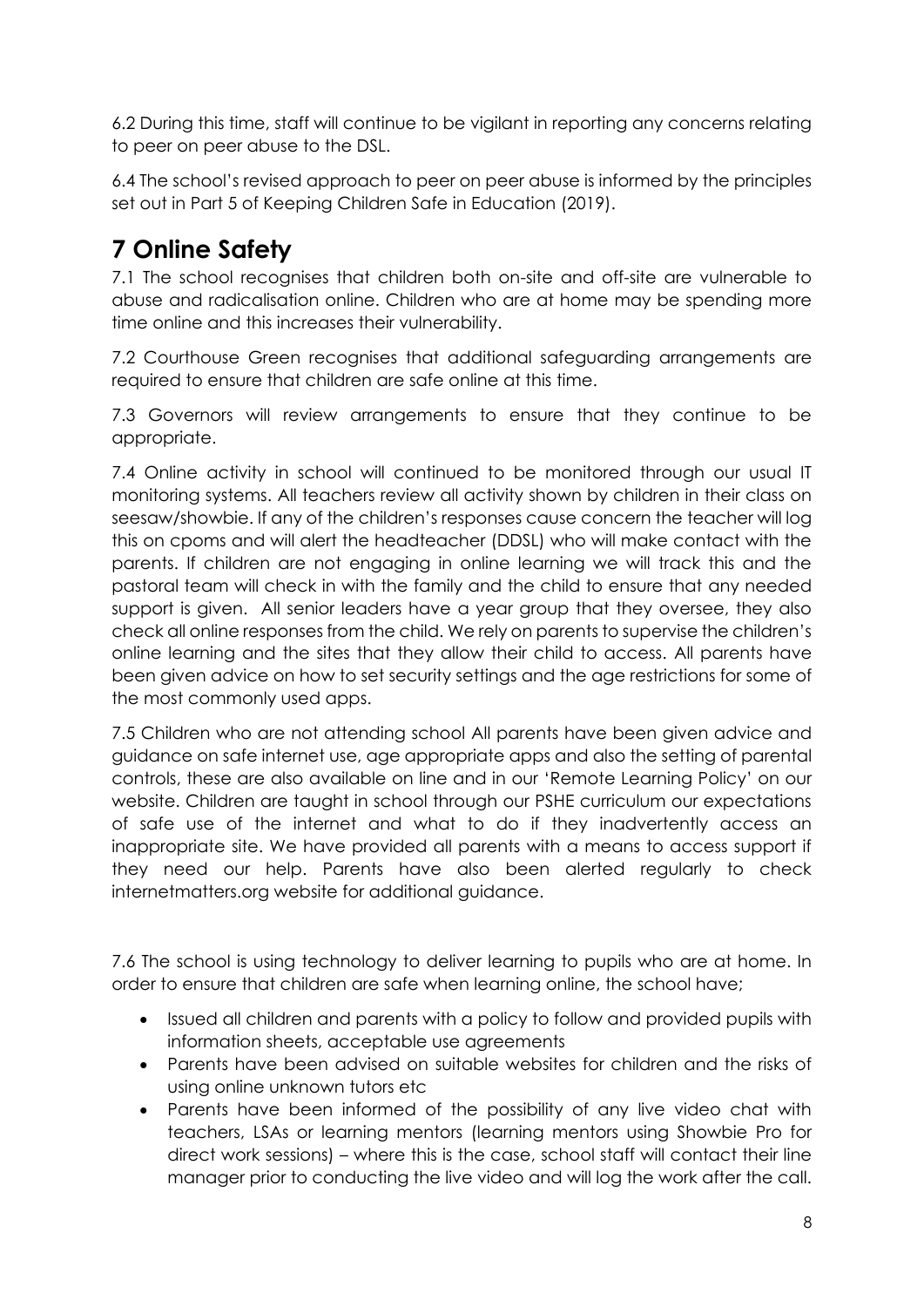- 7.7 We have reviewed the staff Code of Conduct and information sharing policy to reflect the current change in circumstances and increased use of technology.
- 7.8 Staff have received training on the new and updated Code of Conduct, either on-site or remotely
- 7.9 A list of useful sources of information relating to online safety is including in Appendix B of this policy.

# **8 Record-keeping**

8.1 A written record of all safeguarding and/or child protection concerns, discussions and decisions made will continue to be kept in individual children's files. This will be separate from the main school file and will only be accessed by the relevant safeguarding staff.

8.2 Courthouse Green keeps all safeguarding files electronically, using a system called CPOMs. Reporting concerns and sharing safeguarding information continues as usual regardless of whether the DSL is on site. Should no member of the Safeguarding team (DSL and DDSLs) be able to work through illness, then SLT will be included in all Cause for Concern logs and will act accordingly.

# **9 Attendance**

9.1 The school adheres to all government guidance, which states that parents should keep their children at home, wherever possible, and that schools, colleges and early years settings should remain open only for children of critical workers and those deemed to be vulnerable, as outlined in Section 2 of this policy. The schools also adhere to government guidance regarding class sizes when learning on-site.

9.2 As such, Courthouse Green will not be following our usual attendance procedures and non-attendance will not be managed in the way that it normally would and children should not attend unless there is an agreement with the school.

9.3 The school will work with families and social workers to agree whether children should attend school or not. If it is agreed that a child should attend and they do not, the school will follow this up with parents/carers.

9.4 The school will follow up with any parent or carer who has arranged care for their children and the children subsequently do not attend.

9.5 If children who should be attending school develop symptoms, they will be asked to remain at home. In the event that this happens, we will check in via phone and through doorstep visits to ensure their well being.

9.6 The school will take the opportunity when communicating with parents and carers to confirm emergency contact numbers are correct and ask for any additional emergency contact numbers where they are available.

9.7 In all circumstances where a vulnerable child does not take up their place at the school, or discontinues, we will notify their social worker.

9.8 Some children may have existing vulnerabilities but will not attend school (those with underlying health conditions, for example). In this case, the school will ensure that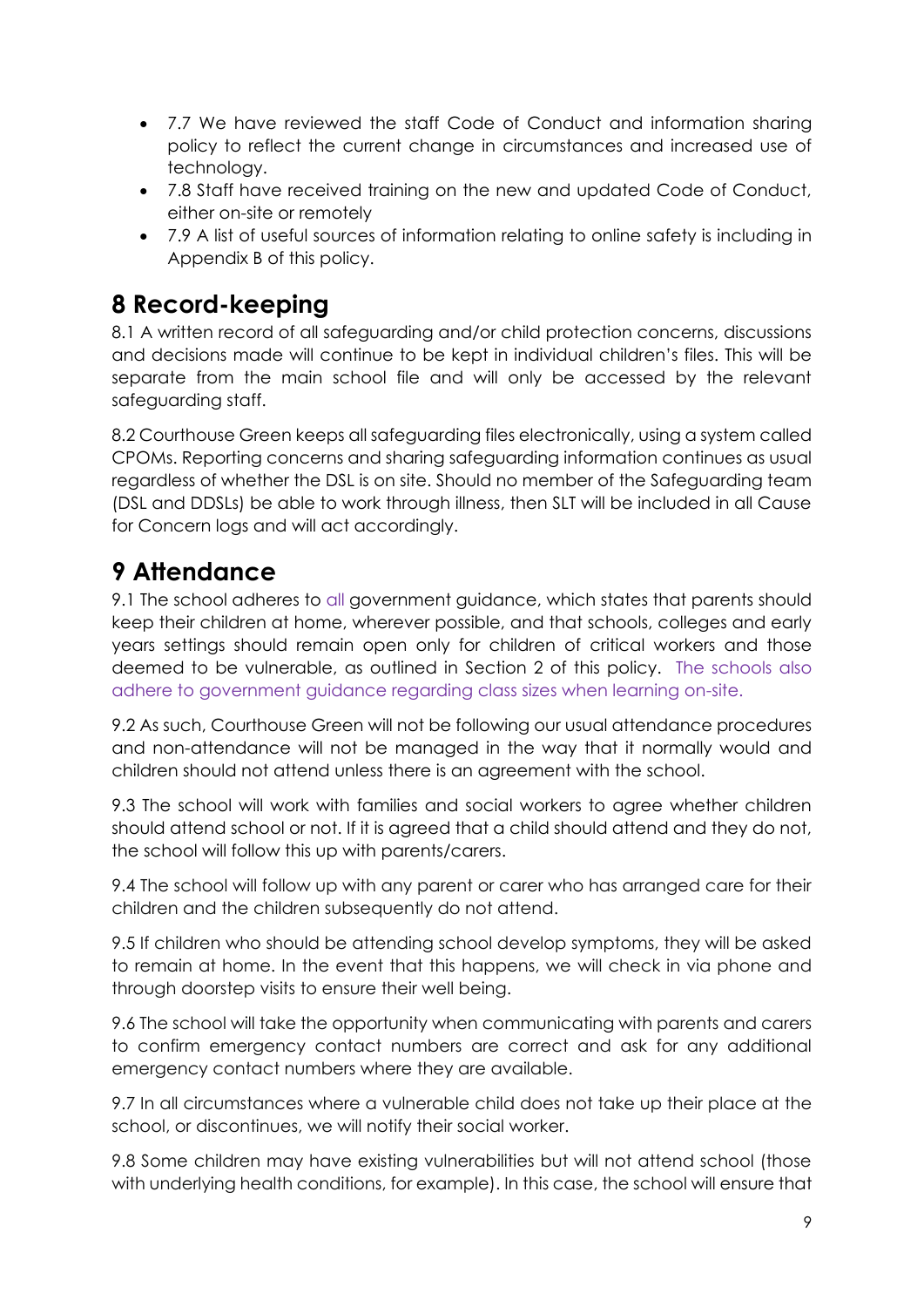the child is able to learn from home and is having daily contact with school staff via Showbie / Seesaw

9.9 The school will continue to record pupil daily attendance using the SIMS system already in place. Code X will be used for non-eligible children. As vulnerable children are still expected to attend school full time, they will not be marked Code X if absent.

9.10 In cases whereby individuals who are self-isolating but are also considered vulnerable, schools will keep in contact with these children until they are able to return to school site.

9.11 Schools will also work closely with parents to ensure their child is engaging well with their remote education.

### **11 Children from other schools**

11.1 If children move to Courthouse Green from another setting, we will request SEND and safeguarding and child protection information for that child, the risk assessment determining if the child should be in attendance or not and details of support in place. This includes, but is not limited to, Education and Health Care Plans (EHCPs), Child in Need plans, Child Protection plans, Personal Education Plans and details of professionals involved with the child.

11.2 For looked-after children, the change in school will be led and managed by the Virtual School Head with responsibility for the child (see front of policy for details).

11.3 This information will be requested and should be sent to the school prior to the child's arrival by the Designated Safeguarding Lead, the SENCO or an appropriate senior manager in their absence.

11.4 We will liaise closely with the Local Authority, the Virtual School and social workers in the event that a child moving to the school has either an Education Health Care Plan and/or is a Looked After Child.

11.6 We continue to operate under the Data Protection Act (2018) and the General Data Protection Regulation (GDPR). However, this is not be a barrier to sharing information for the purposes of keeping children safe.

# **12 Safer Recruitment**

12.1 Courthouse Green is committed to providing children with a safe environment. We take safer recruitment very seriously and all staff and volunteers are subject to the necessary checks.

12.2 There are no circumstances in which a child or children will be unsupervised with an adult who has not been subject to all necessary safer recruitment checks. Any new members of staff, new volunteers or existing volunteers taking on new roles will be subject to all necessary safer recruitment check and this will be recorded on the Single Central Record.

12.3 Our safer recruitment practices strictly adhere to Keeping Children Safe in Education (2019).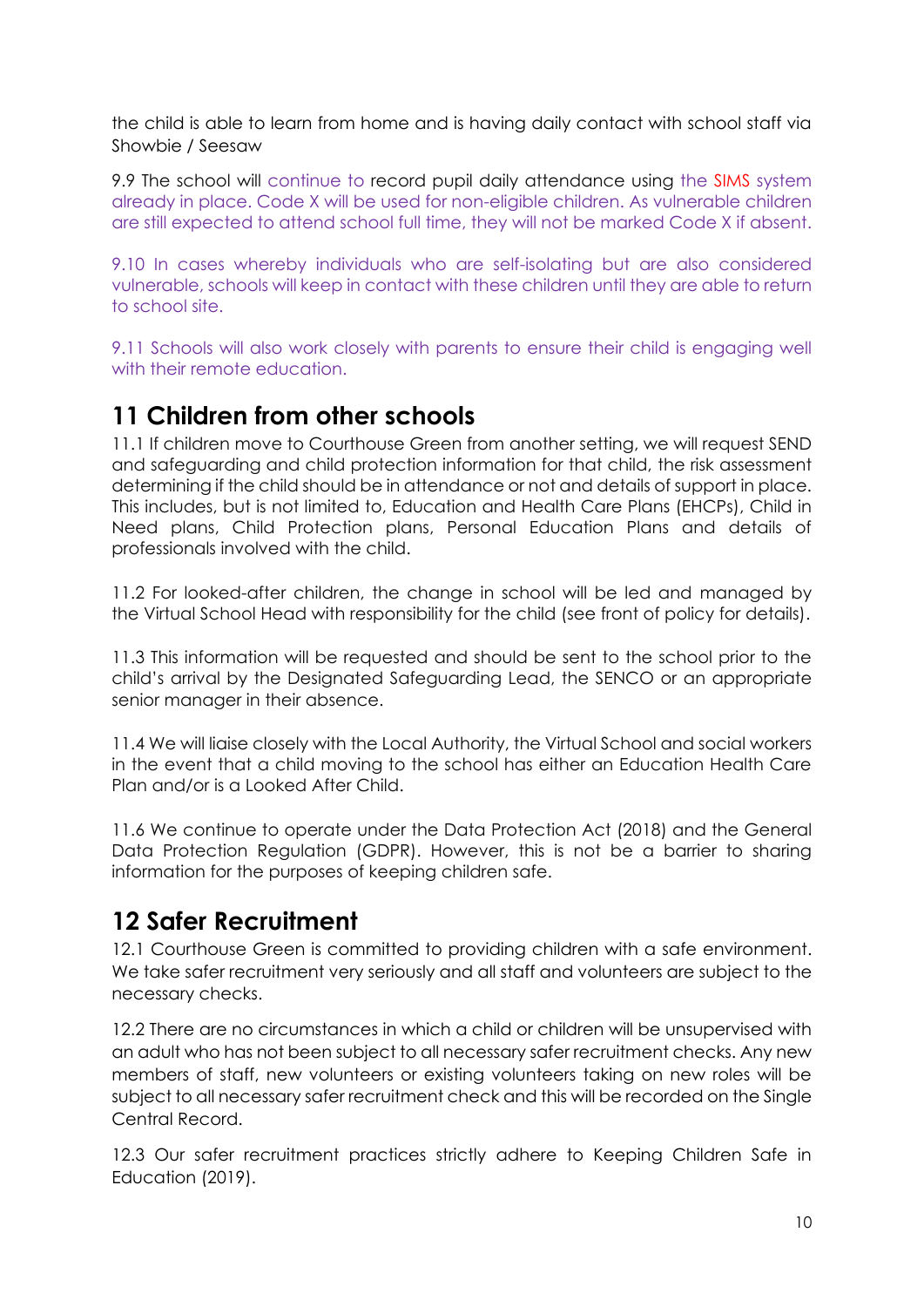12.5 If a member of staff or volunteer with a DBS check from a childcare setting, another school or another college temporarily moves to Courthouse, a risk assessment will be completed to ascertain if a new DBS check is required before they work in regulated activity. The school will follow guidance set out in [Coronavirus \(COVID-19\):](https://www.gov.uk/government/publications/covid-19-safeguarding-in-schools-colleges-and-other-providers/coronavirus-covid-19-safeguarding-in-schools-colleges-and-other-providers)  [safeguarding in schools, colleges and other providers \(27](https://www.gov.uk/government/publications/covid-19-safeguarding-in-schools-colleges-and-other-providers/coronavirus-covid-19-safeguarding-in-schools-colleges-and-other-providers)th March 2020).

12.6 Any members of staff or volunteers transferring from another childcare or education setting will undergo induction training and we will seek evidence from their main setting that the member of staff has completed relevant safeguarding training in line with other similar staff or volunteers and they have read Part I and Annex A of Keeping Children Safe in Education.

### **13 Allegations of abuse against staff**

13.1 Courthouse Green takes all allegations against staff seriously and will manage them in line with this policy, Part Four of Keeping Children Safe in Education **(September 2019)** and the **CSCP Guidance, ['Allegations against Staff and Persons in](http://www.proceduresonline.com/covandwarksscb/p_alleg_against_staff.html)  [a Position of Trust'.](http://www.proceduresonline.com/covandwarksscb/p_alleg_against_staff.html)**

13.2 If a concern or allegation of abuse arises against the Headteacher, it must be reported to the Chair of Governors without delay.

13.3 If a concern or allegation of abuse arises against any member of staff other than the Headteacher, it must be reported to the Headteacher without delay. In the event that the headteacher is unavailable due to illness or other circumstance, concern must be reported to Jennie Spare – Deputy Headteacher

13.4 Allegations of abuse against staff should be not discussed directly with the person involved.

13.5 The Headteacher or Chair of Governors should consider if the allegation meets the threshold for Local Designated Officer (LADO) intervention. The LADO is operating as usual and referrals must be made through the online referral form here: [https://www.coventry.gov.uk/info/206/coventry\\_safeguarding\\_children\\_partnership/](https://www.coventry.gov.uk/info/206/coventry_safeguarding_children_partnership/2628/local_authority_designated_officer_lado) [2628/local\\_authority\\_designated\\_officer\\_lado](https://www.coventry.gov.uk/info/206/coventry_safeguarding_children_partnership/2628/local_authority_designated_officer_lado)

13.6 Concerns relating to a position of trust issue will be referred to the Local Authority designated officer within 24 hours.

13.7 If a child has suffered, or it is suspected that they have suffered, abuse or harm, a MASH referral will also be made.

13.8 In the instances where an allegation is dealt with internally, the Local Authority designated officer will provide information and support to Courthouse Green in managing the allegation. This service is will still be provided throughout this period of emergency.

13.9 The procedure for whistleblowing is outlined in the school's main Safeguarding and Child Protection Policy.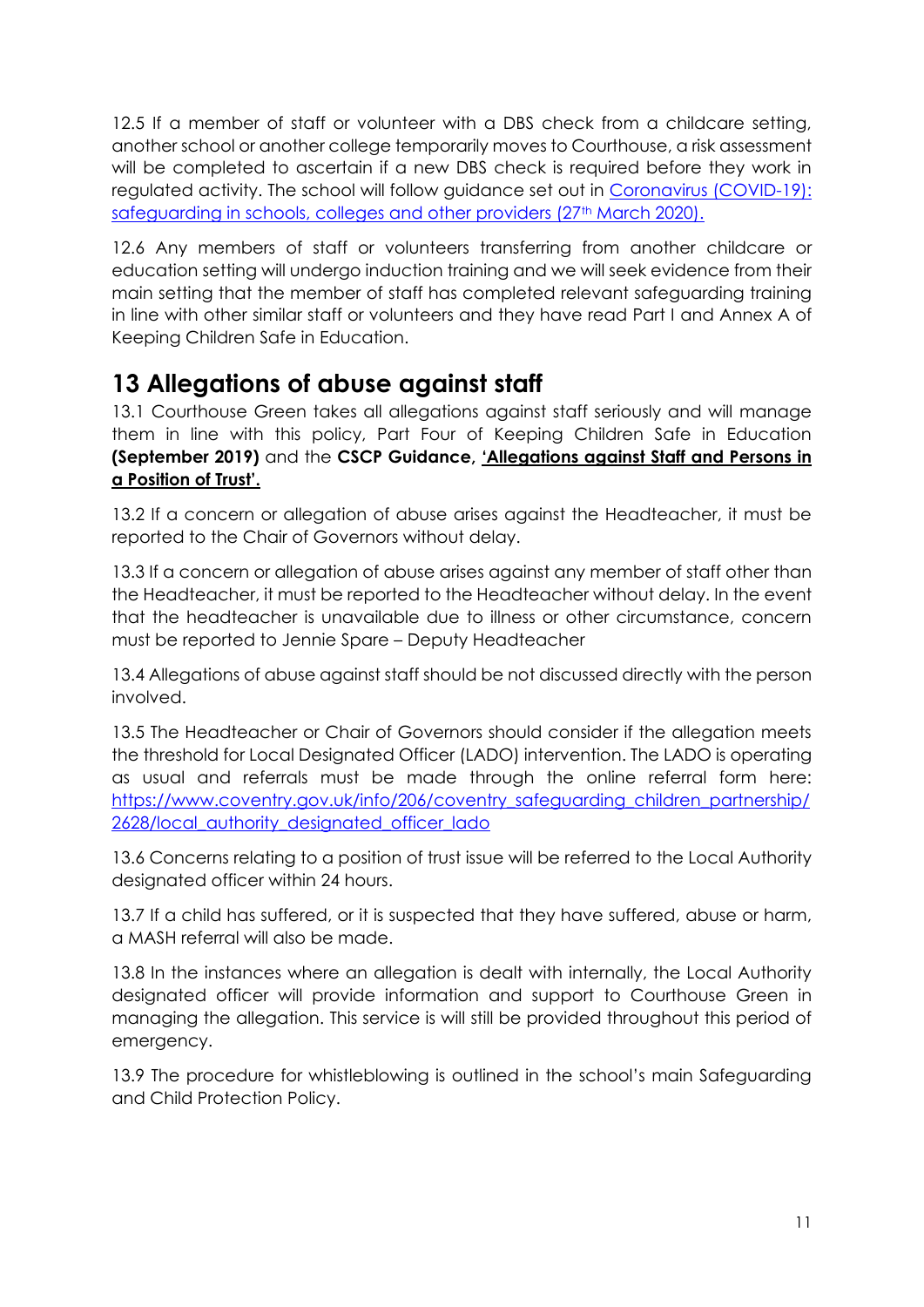# **14 Policy Review**

14.1 This policy is a dynamic document and will be updated regularly as further government and local guidance is published.

# **Appendix A – Process for reporting safeguarding and child protection concerns**

All staff must continue to log safeguarding concerns as 'Cause for Concern' on CPOMS, as usual. This should be irrespective of whether a child is in school or off site.

Any information given to staff from parents, community members and external agencies will similarly be logged as Cause for Concern on CPOMS.

The DSL (or DDSLs if DSL is unavailable) will then take action as outlined in our Safeguarding policy.

A DSL / DDSL will always be available to staff and our families

Should a child disclose while online with a member of staff – please follow procedure as though this were a face to face disclosure. Staff will need to call Kate Halfpenny / Sarah Malam immediately with any disclosure of significant harm.

Kate Halfpenny's work mobile number will be contactable whether she is in school or working at home: 07535390975

Sarah Malam's work mobile number will be contactable whether she is in school or working at home: 07540473242

A member of SLT will always be at school for advice.

Any staff or volunteers in school will follow usual safeguarding procedures.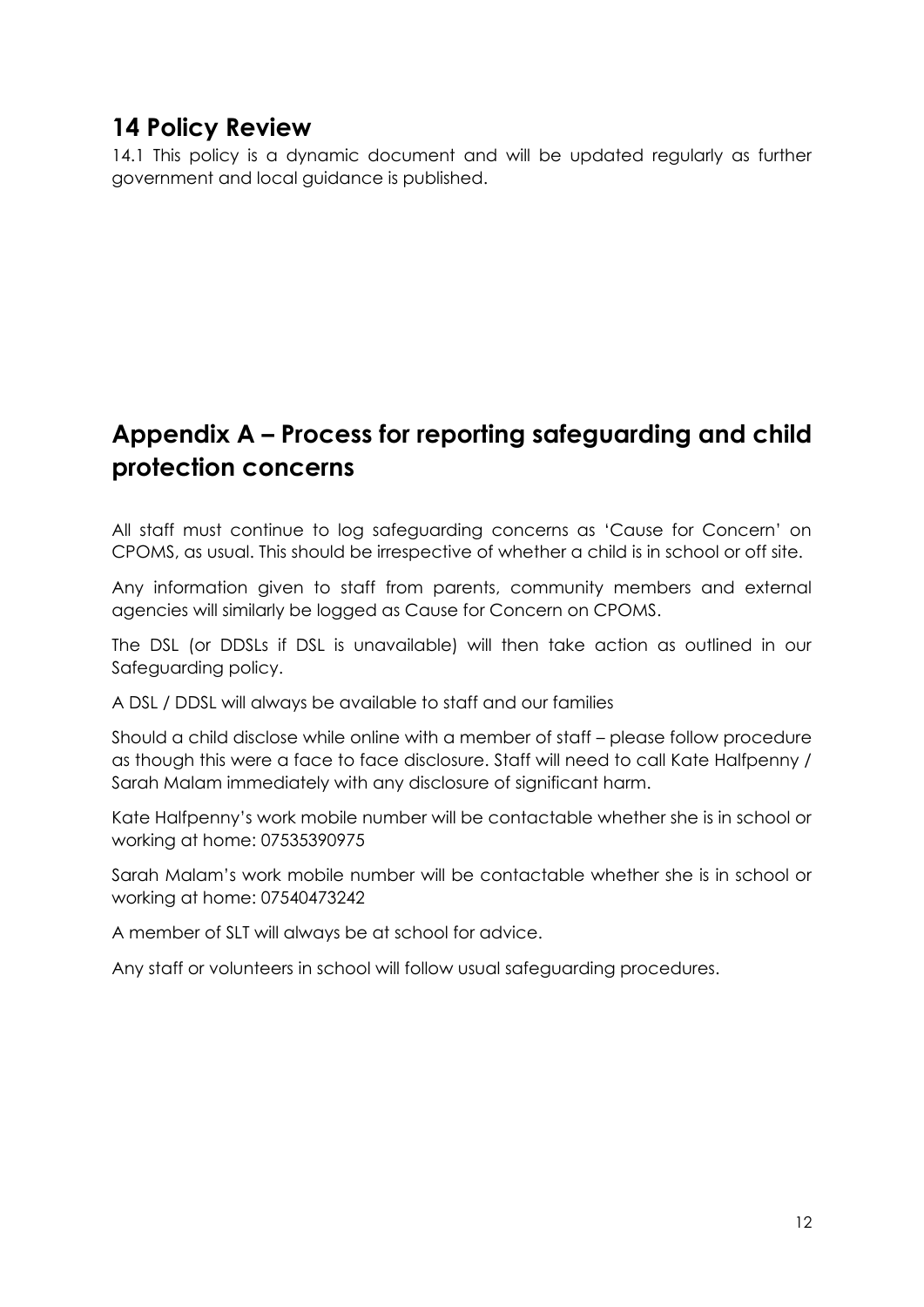# **Appendix B – Online Safety Resources**

### **Support for schools implementing remote learning**

• <https://swgfl.org.uk/resources/safe-remote-learning/>

#### **Support for professionals when using videos and/or live streaming**

• [https://static.lgfl.net/LgflNet/downloads/digisafe/Safe-Lessons-by-Video-and-](https://static.lgfl.net/LgflNet/downloads/digisafe/Safe-Lessons-by-Video-and-Livestream.pdf)[Livestream.pdf](https://static.lgfl.net/LgflNet/downloads/digisafe/Safe-Lessons-by-Video-and-Livestream.pdf)

#### **Support for children and parents**

- Childline [www.childline.org.uk](http://www.childline.org.uk/)
- UK Safer Internet Centre to report and remove harmful online content [www.reportharmfulcontent.com](http://www.reportharmfulcontent.com/)
- CEOP (to make a report about online abuse) [www.ceop.police.uk/safety](http://www.ceop.police.uk/safety-centre)[centre](http://www.ceop.police.uk/safety-centre)
- Internet Matters (for support for parents and carers to keep their children safe online – [www.internetmatters.org](http://www.internetmatters.org/)
- London Grid for Learning (for support for parents and carers to keep their children safe online) – [www.lgfl.net/online-safety/](http://www.lgfl.net/online-safety/)
- Net-aware (support for parents and carers from the NSPCC) [www.net](http://www.net-aware.org.uk/)[aware.org.uk](http://www.net-aware.org.uk/)
- Parent info (for support for parents and carers to keep their children safe online) [www.parentinfo.org](http://www.parentinfo.org/)
- Thinkuknow (advice from the National Crime Agency to stay safe online) [www.thinkyouknow.co.uk](http://www.thinkyouknow.co.uk/)
- UK Safer Internet Centre (advice for parents and carers) <https://www.saferinternet.org.uk/advice-centre/parents-and-carers>